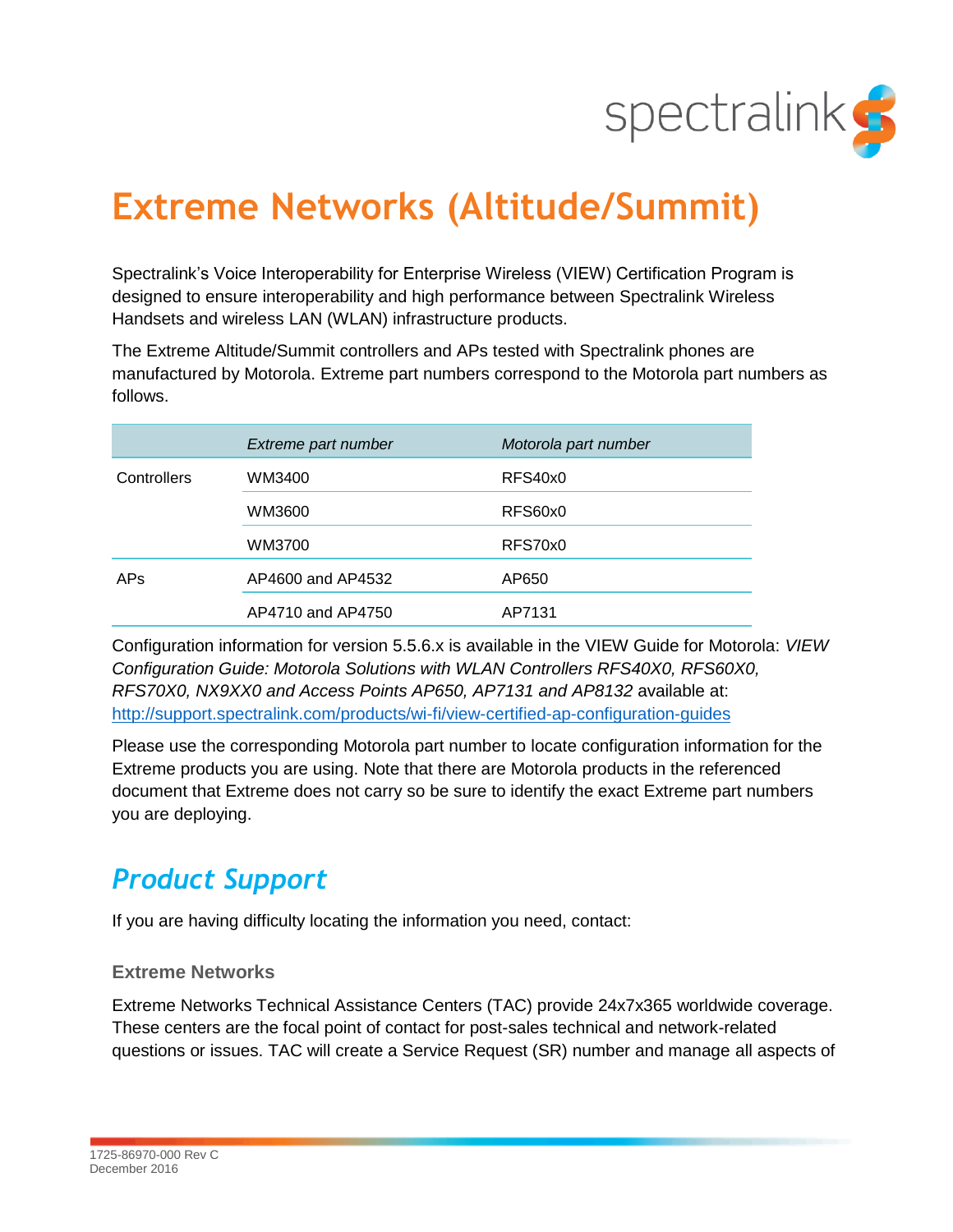the SR until it is resolved. For a complete guide to customer support, see the Technical Assistance Center User Guide at: [www.extremenetworks.com/go/TACUserGuide](http://www.extremenetworks.com/go/TACUserGuide)

The Extreme Networks eSupport website provides the latest information on Extreme Networks products, including the latest Release Notes, troubleshooting, downloadable updates or patches as appropriate, and other useful information and resources. Directions for contacting the Extreme Networks Technical Assistance Centers are also available from the eSupport website at: [https://esupport.extremenetworks.com](https://esupport.extremenetworks.com/)

When contacting TAC support, please provide the following information:

- Serial number of the unit
- Model number or product name
- Software type and version number

Extreme Networks responds to calls by email or telephone within the time limits set forth in support agreements.

## **Spectralink Product Support**

Spectralink wants you to have a successful installation. If you have questions please contact the Customer Support Hotline at 1-800-775-5330.

The hotline is open Monday through Friday, 6 a.m. to 6 p.m. Mountain time.

For Technical Support:<mailto:technicalsupport@spectralink.com>

For Knowledge Base: [http://support.spectralink.com](http://support.spectralink.com/)

For Return Material Authorization:<mailto:nalarma@spectralink.com>